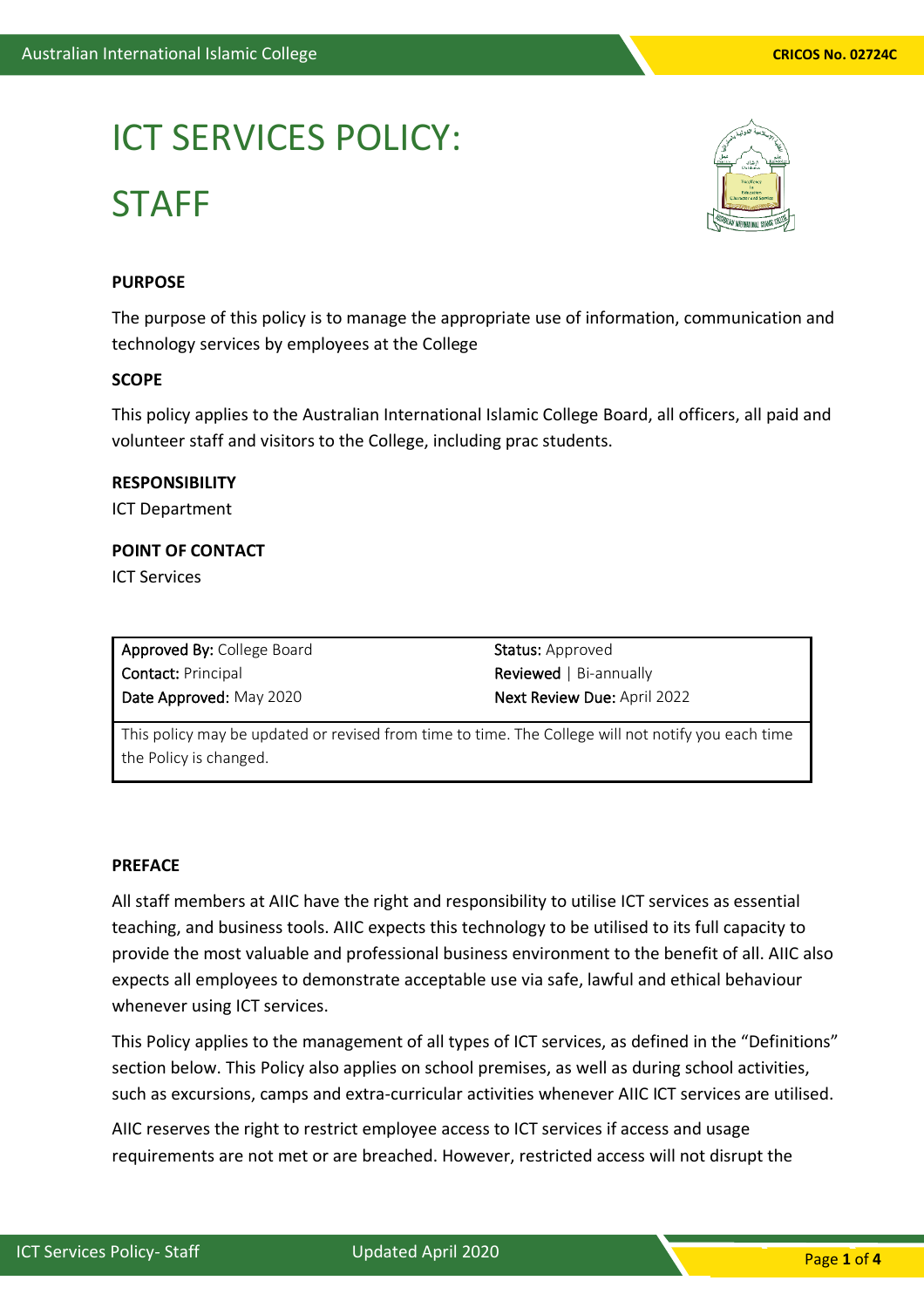provision of the educational program within the school. Employees should also note that breaches of this Policy may result in disciplinary action or criminal proceedings.

### **DEFINITIONS**

ICT – means information, communication and technology

ICT services – includes but is not limited to ICT networks, systems, facilities and devices, as defined below and includes those owned, leased or otherwise used by the school

ICT facilities and devices – includes but is not limited to computers (including desktops, laptops, netbooks, palm and handheld devices, PDAs, , tablets, eBook readers and related devices such as monitors, keyboards and mice), telephones (including smart watches, mobiles, iPhones and smart phones), removable media (such as USBs, DVDs, Blu-ray and CDs), radios or other high frequency communication devices (including microphones), television sets, digital or analogue players and records (including DVD, Blu-Ray and video), cameras, photocopiers, facsimile machines, printers (and other imaging equipment such as scanners), Smartboards, projectors and screens, teleconferencing devices

ICT network and systems – electronic networks, internet, email, web mail, social media, feebased web services, software, servers

Personal electronic devices – includes all types of mobile and smart phones, laptops, tablets, cameras and video recorders, hand-held game devices, music devices, USBs, PDAs, eBook readers, other palm and handheld devices and other equipment, as determined by the school, and owned by students

# **SCHOOL DEVICES**

- Teachers are provided with a laptop from AIIC. The laptop remains the property of AIIC.
- Teacher laptops may be subject to a software security check.
- Any items loaned to teachers from the IT department must be cared for at all times by the borrowing teacher.
- Items borrowed from the ICT department must be returned to the department on the due date stated.
- Teachers can only borrow IT equipment from the IT room, not from another teacher.
- School laptops are for student use only
- In the event of IT equipment being lost, or stolen from the teacher, the school administration will determine the course of action to be taken. This may involve the teacher paying a portion, or all of the replacement cost
- Staff have a responsibility to report faults or damage as soon as is practical.

#### **PERSONAL DEVICES**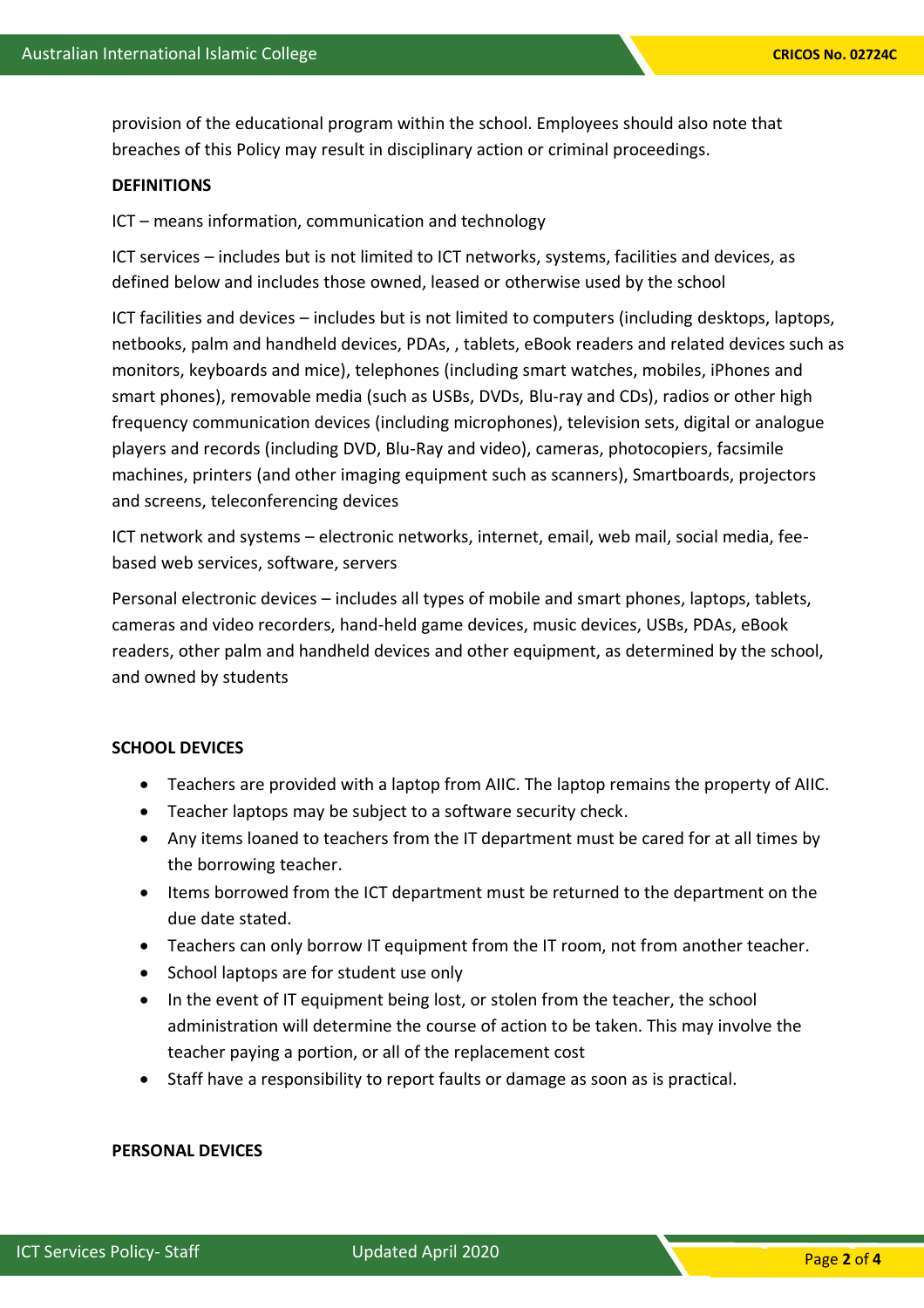- Any personal device brought to school must have security software installed before connecting to AIIC's network
- Every reasonable effort must be made to ensure that any sensitive school information on any personal device is kept securely
- Installed security software on any personal device must be up to date at all times whilst on AIIC's network
- The ICT department reserves the right to perform security checks on any devices connected to the AIIC's network without prior warning, if it is suspected of interfering with the network
- Any personal device found to be interfering with the network will be immediately booted from the network
- Any previously booted device must pass a security check by the IT department before being allowed network access again
- AIIC accepts no responsibility for the loss of theft of personal devices

# **SOFTWARE**

- Teachers must have the express permission of the ICT department before installing any new programs on any AIIC machine
- Teachers are not permitted to download new software without the consent of the ICT department
- Teachers may not change any computer settings that require administration access
- If a teacher would like a particular site unblocked by the internet filter, they must send an email to the IT department with the exact site link. The site will be reviewed and unblocked, if it is deemed educational

# **RESPONSIBILITIES**

# School Responsibilities

AIIC acknowledges its responsibility to:

- Develop and implement this Policy to ensure the full utilisation of ICT services as essential teaching, learning and business tools within acceptable use parameters
- Communicate this Policy to all staff members
- Keep appropriate records, monitor and report on any issues related to inappropriate ICT services
- Encourage students, parents and employees to contribute to a healthy school culture

# Staff Responsibilities